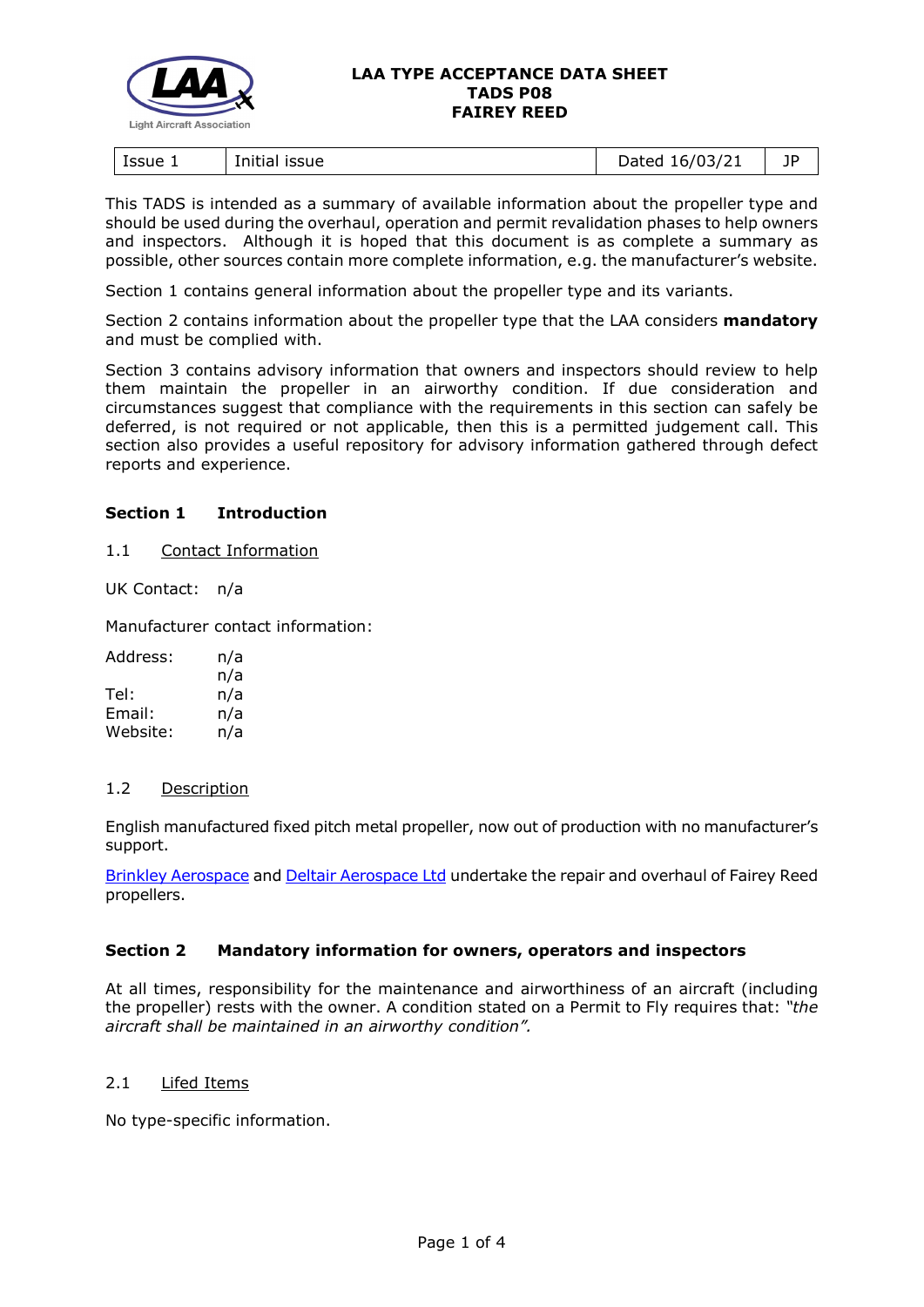

## 2.2 Operator's Manuals

Where possible, the manuals describing setup, operation and maintenance procedures for the propeller should be obtained from the manufacturer or importer and retained with the aircraft's records.

### 2.3 Maintenance Schedule

Standard maintenance procedures for metal propellers apply.

Propellers fitted to LAA administered aircraft that are maintained either in accordance with the manufacturer's maintenance schedule, the CAA Light Aircraft Maintenance Schedule (LAMS) [CAP411](http://www.caa.co.uk/CAP411) or the LAA Generic Maintenance Schedule, further details of which can be found in LAA Technical Leaflet [TL 2.19: The LAA Generic Maintenance Schedule.](http://www.lightaircraftassociation.co.uk/engineering/TechnicalLeaflets/Operating%20An%20Aircraft/TL%202.19%20The%20LAA%20Generic%20Maintenance%20Schedule.pdf) Note: The CAA and LAA produced maintenance schedules were originally written around the maintenance requirements of aircraft fitted with traditional aircraft engines and propellers.

Some aircraft may have mandated maintenance requirements and/or schedules which are stated on the aircraft's Operating Limitations document and these must be followed.

More information on maintenance schedules can be found in the [Aircraft Maintenance](http://www.lightaircraftassociation.co.uk/engineering/Maintenance/Aircraft_Maintenance.html) section of the LAA website.

### 2.4 Airworthiness Directives

There is one AD that affects all Fairey Reed fixed pitch metal propellers.

| Reference ID       | Dated     | Description                                        |
|--------------------|-----------|----------------------------------------------------|
| CAA AD 2220 PRE 80 | 30 Nov 09 | 300 hrs repetitive inspection. Fairey Reed Service |
|                    |           | Bulletin FRP.001.1 refers                          |

Check [CAA CAP 747](http://www.caa.co.uk/cap747) for amendments to the above or additional Airworthiness Directives.

#### 2.5 Mandatory Permit Directives

No type specific MPDs at this time.

Check CAA [CAP 661](http://www.caa.co.uk/cap661) which lists MPDs issued before 31 January 2012 and is no longer being updated.

The CAA now provides links to MPDs issued after 31 January 2012 on the [CAA MPD Listing](http://publicapps.caa.co.uk/modalapplication.aspx?appid=11&mode=list&type=sercat&id=55) page of their website.

The LAA website should be checked for MPDs that are non-type specific in LAA Technical Leaflet [TL 2.22: Non-Type Specific MPDs.](http://www.lightaircraftassociation.co.uk/engineering/TechnicalLeaflets/Operating%20An%20Aircraft/TL%202.22%20non-type%20specific%20MPDs.pdf)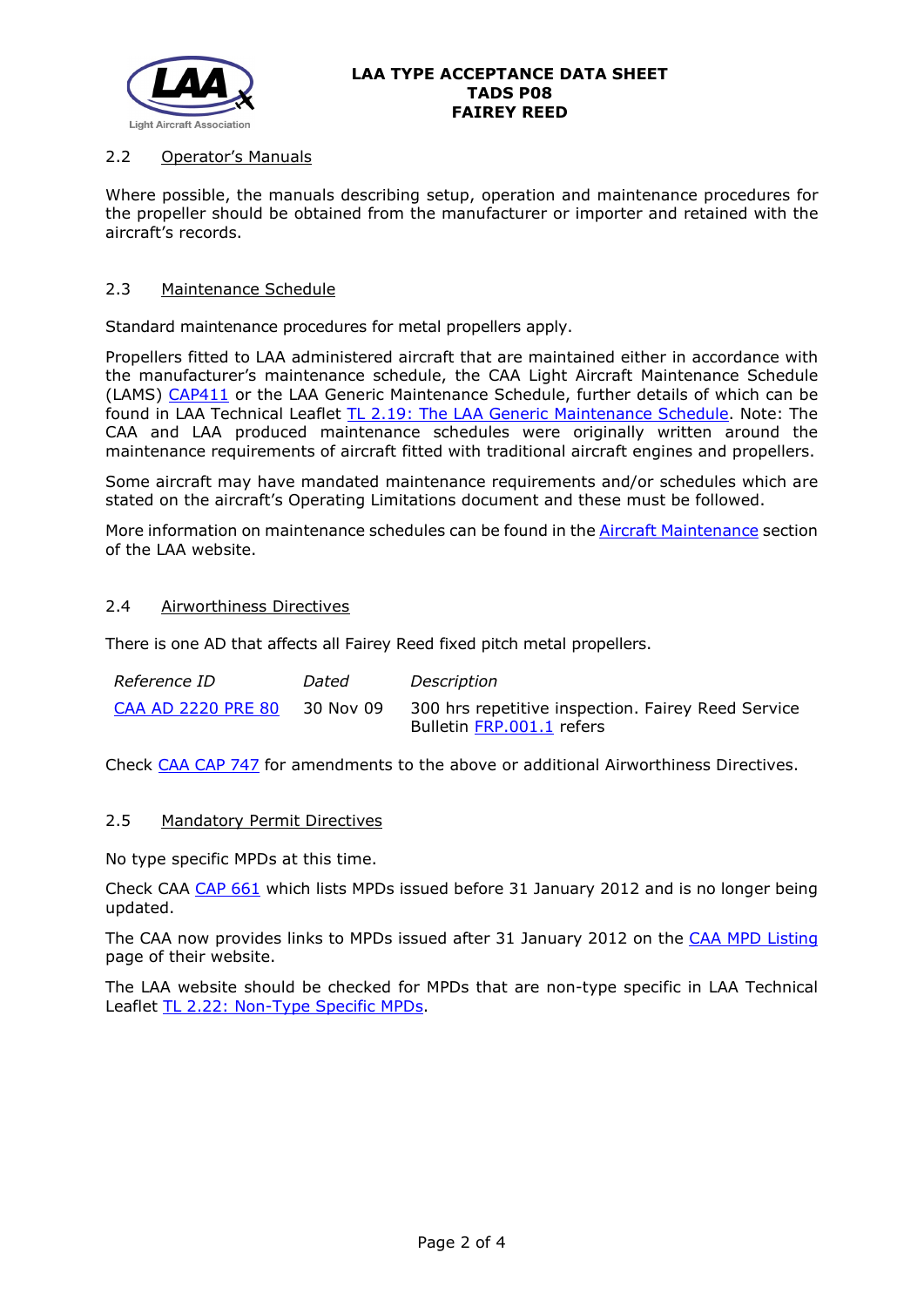

#### **LAA TYPE ACCEPTANCE DATA SHEET TADS P08 FAIREY REED**

2.6 CAA Mandatory Requirements for Airworthiness CAP747 and Civil Aircraft Airworthiness Information and Procedures (CAAIP) CAP562

| Reference ID                 | Dated | Description                                        |
|------------------------------|-------|----------------------------------------------------|
| CAA AD 2220 PRE 80 30 Nov 09 |       | 300 hrs repetitive inspection. Fairey Reed Service |
|                              |       | Bulletin FRP.001.1 refers                          |

CAA publications [CAP747](http://www.caa.co.uk/CAP747) and [CAP562](http://www.caa.co.uk/CAP562) contain information that may be relevant to LAA administered aircraft and should be checked for applicability.

## 2.7 LAA Required Modifications (including LAA issued AILs, SBs, etc)

No type-specific required modifications at this time.

### 2.8 Operating Limitations to be Placarded or Shown by Instrument Markings

The Operating Limitations document for the aircraft will specify aircraft and powerplant limitations for that particular aircraft. Where a propeller is being fitted in accordance with a Propeller Type List ( $PTL/1$ ), any limitations proscribed by the relevant  $PTL/1$  document must be adhered to.

Notes:

- Refer to the propeller manufacturer's latest documentation for the definitive parameter values and recommended placards.
- Data stated on the aircraft's Operating Limitations document must be displayed by means of cockpit placards or instrument markings.

### **Section 3 Advice to owners, operators and inspectors**

### 3.1 General

Where possible, the manuals describing setup, operation and maintenance procedures for the propeller should be obtained from the manufacturer or importer and retained with the aircraft's records.

# 3.2 Standard Options

There are no Standard Options for any propellers fitted to LAA administered aircraft at this time.

### 3.3 Manufacturer's Information (including Service Bulletins, Service Letters, etc)

| Reference ID Dated | Description                                             |
|--------------------|---------------------------------------------------------|
| <u>FRP.001.1</u>   | 30 Nov 09 Fairey Reed SB mandated by CAA AD 2220 PRE 80 |

In the absence of any over-riding LAA classification, inspections and modifications published in the manufacturer's continuing airworthiness data should be satisfied according to the